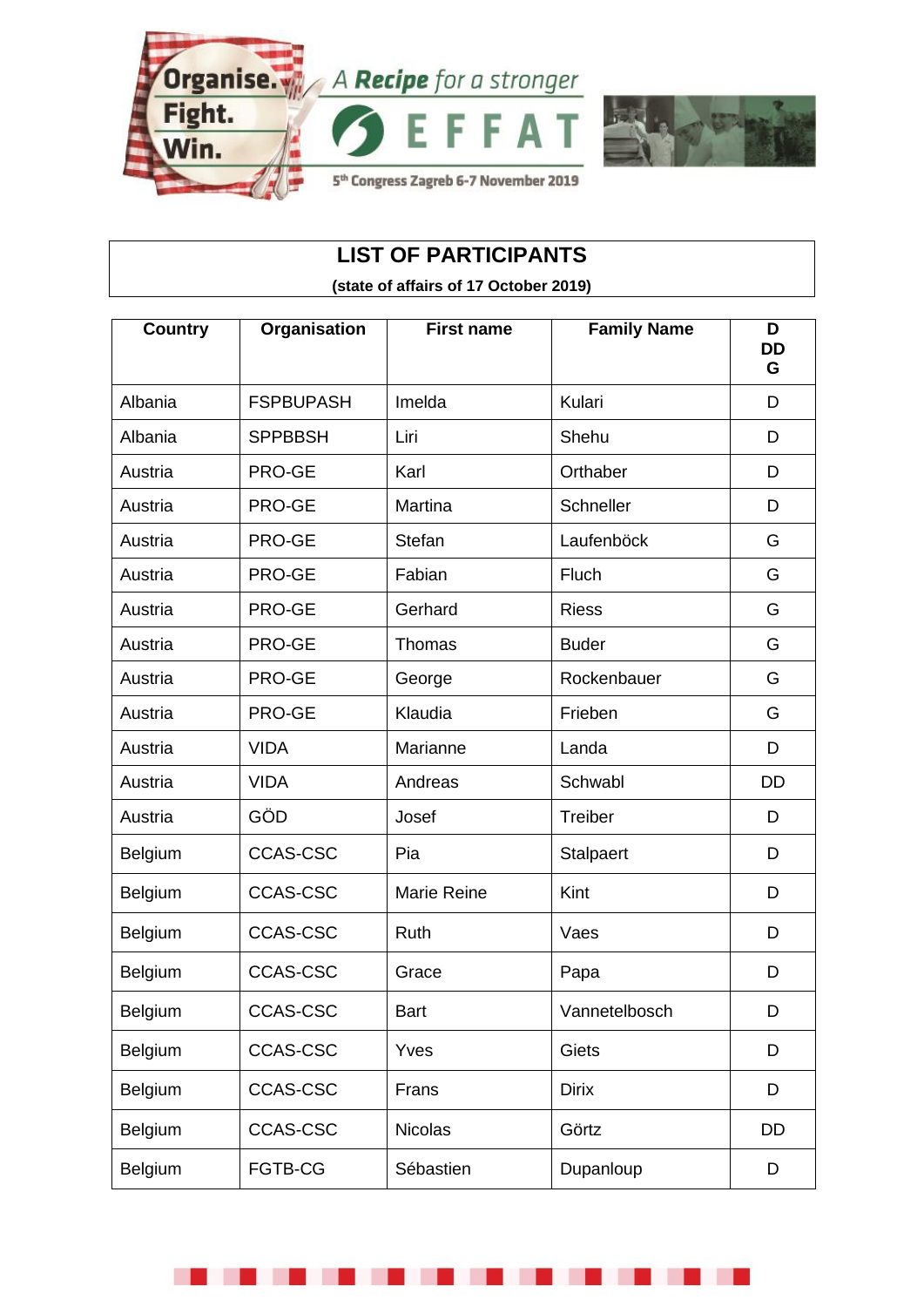Fight.

Nin.

. .

. .



5<sup>th</sup> Congress Zagreb 6-7 November 2019

A

| <b>Country</b>               | Organisation                  | <b>First name</b> | <b>Family Name</b> | D<br><b>DD</b><br>G |
|------------------------------|-------------------------------|-------------------|--------------------|---------------------|
| Belgium                      | <b>ACV Puls</b>               | Karin             | Schaerlaekens      | D                   |
| Belgium                      | <b>ACV Puls</b>               | Griet             | Devriese           | G                   |
| Belgium                      | <b>FGTB HORVAL</b>            | <b>Ben</b>        | <b>Smets</b>       | D                   |
| Belgium                      | <b>FGTB HORVAL</b>            | Sophie            | Serrurier          | D                   |
| Belgium                      | <b>FGTB HORVAL</b>            | Marie-Line        | Colin              | D                   |
| Belgium                      | <b>FGTB HORVAL</b>            | Tangui            | Cornu              | D                   |
| Belgium                      | <b>FGTB HORVAL</b>            | Silvie            | Marien             | D                   |
| Belgium                      | <b>FGTB HORVAL</b>            | Rodney            | Talboom            | G                   |
| Belgium                      | <b>SETCA</b>                  | Sofia             | Lamouchi           | D                   |
| Belgium                      | <b>SETCA</b>                  | Stéphane          | Piron              | <b>DD</b>           |
| Belgium                      | <b>SETCA</b>                  | Francis           | Lamberg            | G                   |
| Belgium                      | <b>CGSLB ACLVB</b>            | Dominik           | Roland             | D                   |
| Belgium                      | <b>CGSLB ACLVB</b>            | Els               | Depoorter          | D                   |
| Bosnia H                     | <b>PPDIVUT</b>                | Mehmed            | Avdagić            | D                   |
| <b>Bosnia</b><br>Herzegovina | <b>PPDIVUT</b>                | Maja              | Radić              | <b>DD</b>           |
| <b>Bosnia</b><br>Herzegovina | <b>PPDIVUT</b>                | Biljana           | Lazarevic          | G                   |
| <b>Bulgaria</b>              | <b>FKP</b><br><b>PODKREPA</b> | Valya             | Borisova           | D                   |
| <b>Bulgaria</b>              | FITU-FOOD                     | Slavcho           | Petrović           | D                   |
| <b>Bulgaria</b>              | <b>FITUA/FNSZ</b>             | Svetla            | Vasileva           | D                   |
| <b>Bulgaria</b>              | <b>FITUA/FNSZ</b>             | Valentina         | Vasilyonova        | <b>DD</b>           |
| <b>Bulgaria</b>              | <b>NFZGS</b>                  | Anelia            | Galabova           | D                   |
| Croatia                      | <b>STUH</b>                   | Suncica           | Benović            | D                   |
| Croatia                      | <b>STUH</b>                   | Ivan              | Blažević           | DD                  |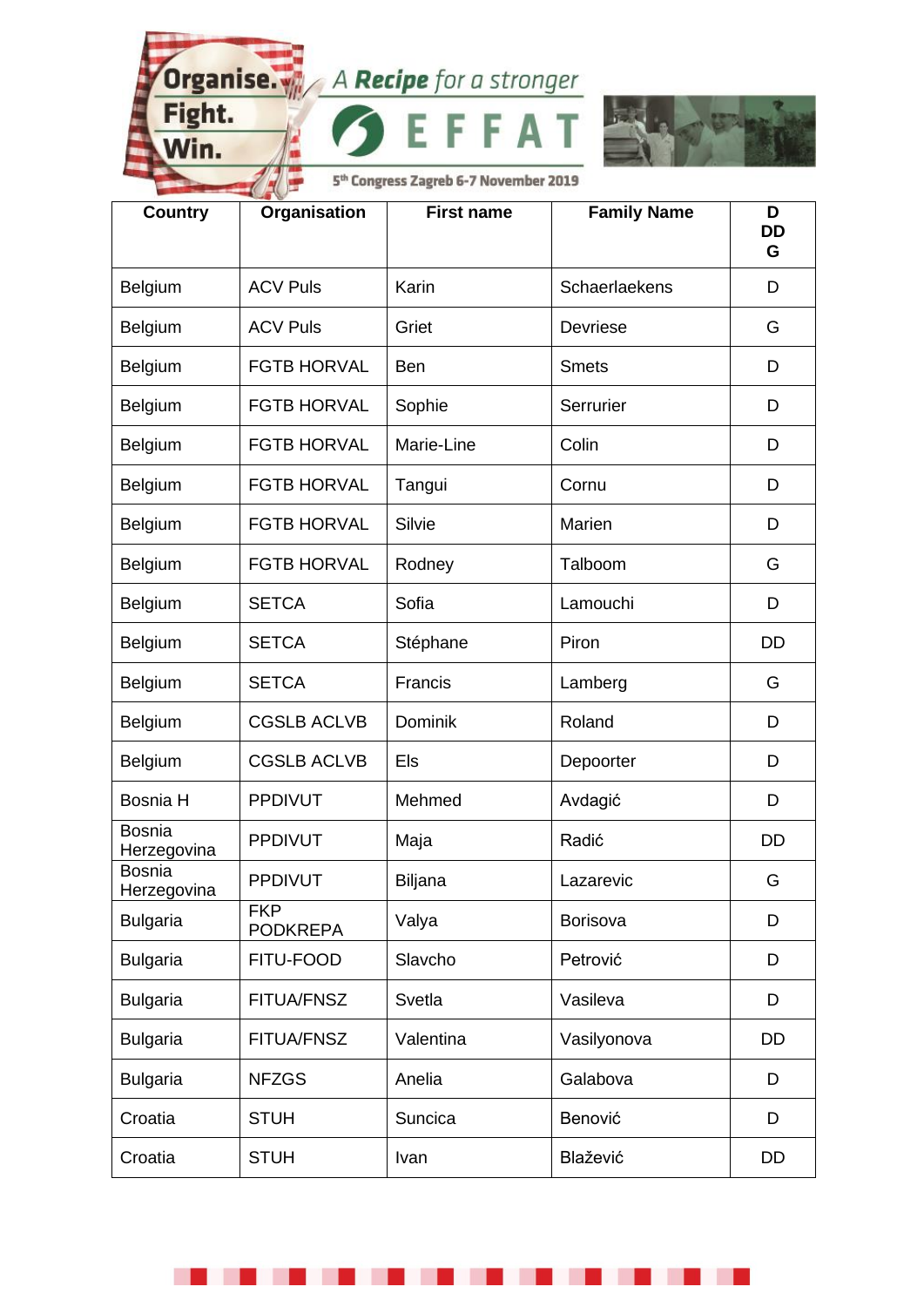A

I

Fight.

Nin.

. .

. .



| <b>Country</b>    | Organisation    | <b>First name</b>  | <b>Family Name</b> | D<br><b>DD</b><br>G |
|-------------------|-----------------|--------------------|--------------------|---------------------|
| Croatia           | <b>STUH</b>     | Eduard             | Andrić             | G                   |
| Croatia           | <b>PPDIV</b>    | Denis              | Paradis            | D                   |
| Czech<br>Republic | <b>CMOCPHCR</b> | Ernest             | Wachtl             | D                   |
| Czech<br>Republic | OSPZV-ASO       | <b>Bohumir</b>     | <b>Dufek</b>       | D                   |
| Czech<br>Republic | OSPZV-ASO       | Marie              | Chacaturovova      | G                   |
| Denmark           | <b>NNF</b>      | Ole                | Wehlast            | D                   |
| Denmark           | <b>NNF</b>      | Jim                | Jensen             | D                   |
| Denmark           | <b>NNF</b>      | Emilia             | Van Gilse          | D                   |
| Denmark           | <b>NNF</b>      | Anette             | Soenderby Larsen   | D                   |
| Denmark           | <b>NNF</b>      | Flemming           | Dal Cortivo        | G                   |
| Denmark           | <b>NNF</b>      | Karlsen            | <b>Steen</b>       | G                   |
| Denmark           | <b>NNF</b>      | Adam Feldbaek      | Andersen           | G                   |
| Denmark           | <b>NNF</b>      | Per                | Hansen             | G                   |
| Denmark           | 3F              | Tina               | Møller Madsen      | D                   |
| Denmark           | 3F              | John               | Frederiksen        | D                   |
| Denmark           | 3F              | Peter Kaae         | Holm               | D                   |
| Denmark           | 3F              | Karin              | Olsen              | D                   |
| Denmark           | 3F              | Flemming           | Egholm             | G                   |
| Denmark           | 3F              | Lone Søgaard       | Nielsen            | G                   |
| Denmark           | 3F              | Bo                 | Christensen        | G                   |
| Denmark           | 3F              | Hannibal Kjellerup | Madsen             | G                   |
| Denmark           | 3F              | Teit               | Gamst              | G                   |
| Denmark           | 3F              | Randi              | Smitsdorf          | G                   |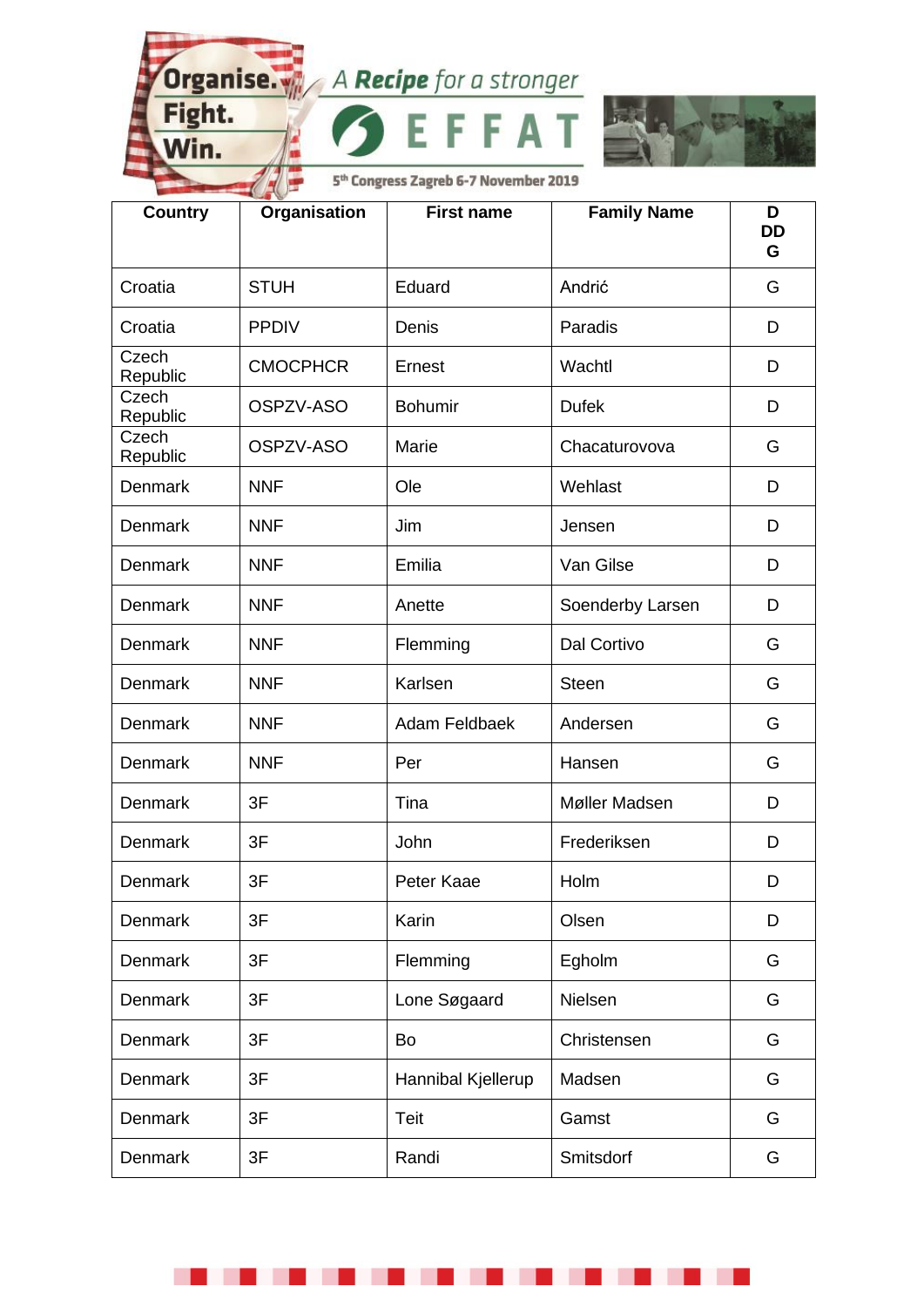A

I

Fight.

Nin.

. .

. .



| <b>Country</b> | Organisation                | <b>First name</b> | <b>Family Name</b> | D<br><b>DD</b><br>G |
|----------------|-----------------------------|-------------------|--------------------|---------------------|
| Denmark        | 3F                          | Tanja             | Fynbo              | G                   |
| Denmark        | 3F                          | Aage              | Jensen             | G                   |
| Denmark        | Co-Industry                 | Morten            | Dahlberg           | D                   |
| Faroe Island   | <b>FAA</b>                  | Georg F.          | Hansen             | D                   |
| Faroe Island   | <b>FAA</b>                  | Elin Kamilla      | Sørensen           | <b>DD</b>           |
| Finland        | <b>PAM</b>                  | Anne              | Bergström          | D                   |
| Finland        | <b>PAM</b>                  | Timo              | Tiikkaja           | D                   |
| Finland        | <b>PAM</b>                  | Jutta             | Vihonen            | D                   |
| Finland        | <b>PAM</b>                  | Merja             | Lehto              | D                   |
| Finland        | <b>PAM</b>                  | Josetta           | Nousjoki           | G                   |
| Finland        | <b>PAM</b>                  | Raimo             | Hoikkala           | G                   |
| Finland        | <b>PAM</b>                  | Jenni             | Pihlaste           | G                   |
| Finland        | <b>PAM</b>                  | Merja             | Vihersalo          | G                   |
| Finland        | <b>PRO</b>                  | Taru              | Mäkinen            | D                   |
| Finland        | <b>PRO</b>                  | Sari              | Vaittinen          | G                   |
| Finland        | <b>SEL</b>                  | Helena            | Paasivirta         | D                   |
| Finland        | <b>SEL</b>                  | Jere              | Anttinen           | D                   |
| Finland        | <b>SEL</b>                  | Jukka             | Silvonen           | G                   |
| Finland        | <b>SEL</b>                  | Veli-Matti        | Kuntonen           | G                   |
| Finland        | <b>SEL</b>                  | Henri             | Lindholm           | G                   |
| Finland        | <b>SEL</b>                  | Karoliina         | Öystilä            | G                   |
| Finland        | <b>SEL</b>                  | Kati              | Oksman             | G                   |
| Finland        | Finnish Industrial<br>Union | Riikka            | Vasama             | D                   |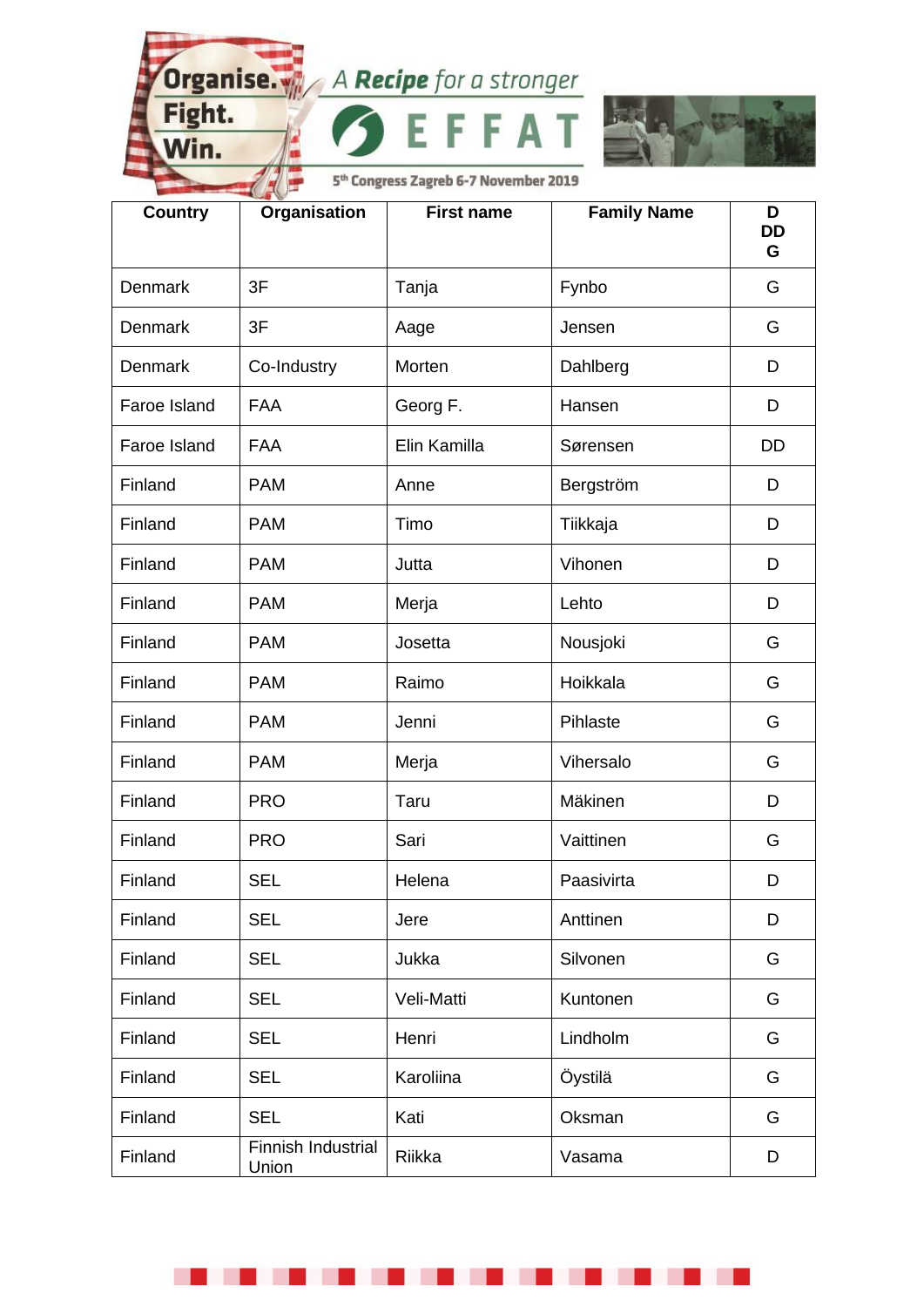Fight.

Nin.

. .

. .



5<sup>th</sup> Congress Zagreb 6-7 November 2019

A

| <b>Country</b> | Organisation       | <b>First name</b> | <b>Family Name</b> | D<br><b>DD</b><br>G |
|----------------|--------------------|-------------------|--------------------|---------------------|
| France         | <b>FGTA-FO</b>     | Dejan             | Terglav            | D                   |
| France         | <b>FGTA-FO</b>     | Christian         | Cretier            | <b>DD</b>           |
| France         | <b>FGTA-FO</b>     | Laurent           | Rescanieres        | G                   |
| France         | <b>FGTA-FO</b>     | <b>Nabil</b>      | Azzouz             | G                   |
| France         | <b>FGA-CFDT</b>    | Fabien            | Guimbretière       | D                   |
| France         | <b>FGA-CFDT</b>    | Alexandre         | <b>Dubois</b>      | D                   |
| France         | <b>FGA-CFDT</b>    | Hélène            | Deborde            | D                   |
| France         | <b>FGA-CFDT</b>    | Camille           | <b>Cros Coiton</b> | D                   |
| France         | <b>FDS-CFDT</b>    | Stephanie         | Dayan              | D                   |
| France         | <b>FDS-CFDT</b>    | <b>Nicolas</b>    | Dosen              | G                   |
| France         | <b>CGT Service</b> | <b>HAFNER</b>     | Cédrick            | D                   |
| France         | <b>CFTC Agri</b>   | Claire            | Etineau            | D                   |
| France         | <b>CFTC Agri</b>   | Claude            | Vanyek             | DD                  |
| France         | CFE CGC Agri       | Louis             | <b>Bervick</b>     | D                   |
| Germany        | <b>NGG</b>         | Robert            | Thamm              | D                   |
| Germany        | <b>NGG</b>         | Guido             | Zeitler            | D                   |
| Germany        | <b>NGG</b>         | Uwe               | Hildebrandt        | D                   |
| Germany        | <b>NGG</b>         | Polichronis       | Raptis             | D                   |
| Germany        | <b>NGG</b>         | <b>Thomas</b>     | Kohn               | D                   |
| Germany        | <b>NGG</b>         | <b>Steffi</b>     | Kietzmann-Urbach   | D                   |
| Germany        | <b>NGG</b>         | Kerstin           | Meißner            | D                   |
| Germany        | <b>NGG</b>         | Conny             | Felten             | D                   |
| Germany        | <b>NGG</b>         | Suzann            | <b>Dräther</b>     | D                   |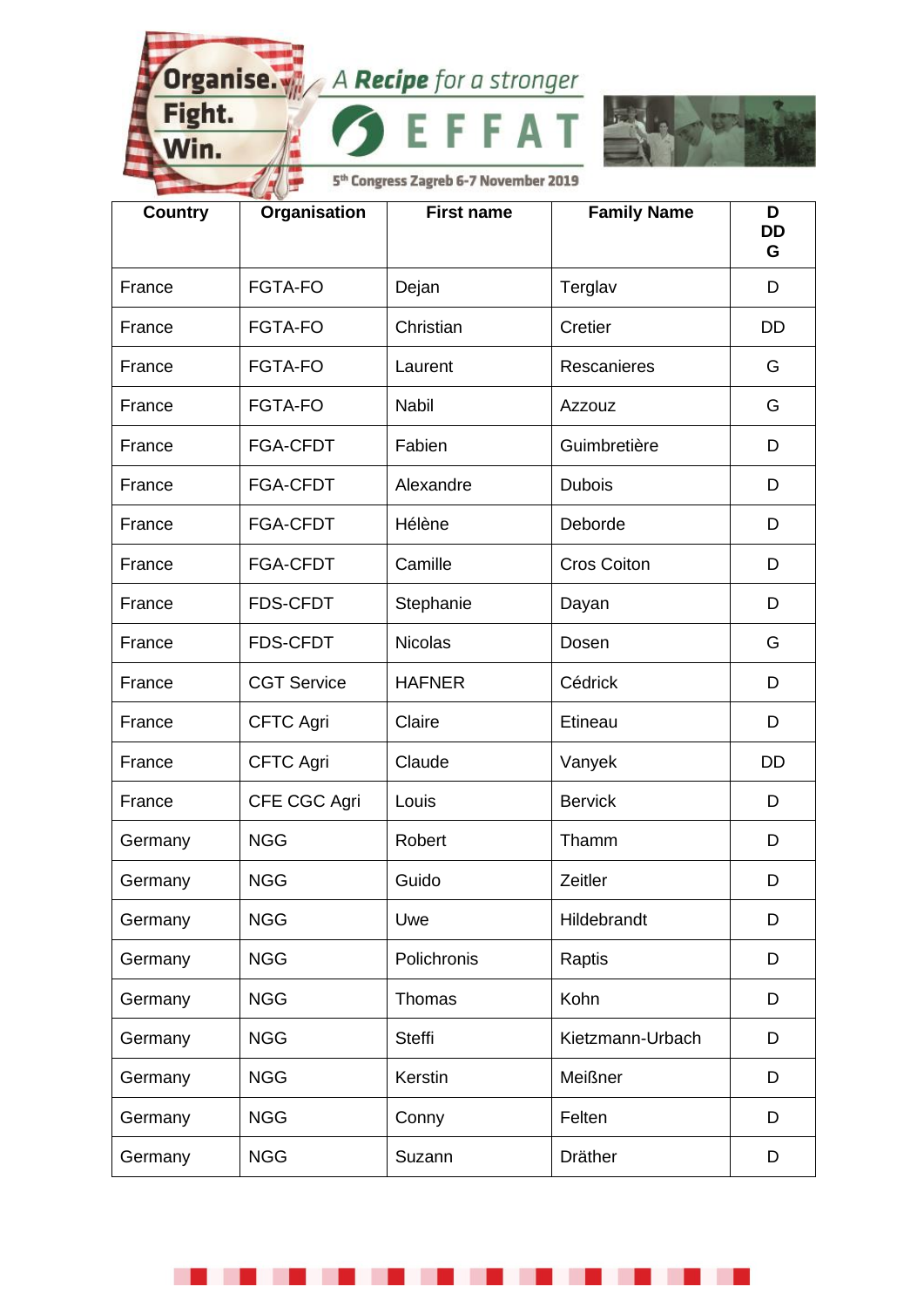A

I

Fight.

Nin.

. .

. .



| <b>Country</b>       | Organisation  | <b>First name</b> | <b>Family Name</b> | D<br><b>DD</b><br>G |
|----------------------|---------------|-------------------|--------------------|---------------------|
| Germany              | <b>NGG</b>    | Alexandra         | <b>Brand</b>       | D                   |
| Germany              | <b>NGG</b>    | Peter             | Schmidt            | G                   |
| Germany              | <b>IG BAU</b> | Holger            | <b>Bartels</b>     | D                   |
| Germany              | <b>IG BAU</b> | Thomas            | Hentschel          | <b>DD</b>           |
| <b>Great Britain</b> | <b>UNITE</b>  | Joe               | Clarke             | D                   |
| <b>Great Britain</b> | <b>UNITE</b>  | Neelam            | Verma              | D                   |
| <b>Great Britain</b> | <b>UNITE</b>  | Mary              | Callaghan          | D                   |
| <b>Great Britain</b> | <b>UNITE</b>  | Geoff             | Airro              | D                   |
| <b>Great Britain</b> | <b>UNITE</b>  | Scot              | Walker             | D                   |
| <b>Great Britain</b> | <b>UNITE</b>  | Claire            | Trevor             | D                   |
| <b>Great Britain</b> | <b>UNITE</b>  | Debi              | <b>Bell</b>        | G                   |
| <b>Great Britain</b> | <b>UNITE</b>  | <b>Barry</b>      | Firth              | G                   |
| <b>Great Britain</b> | <b>UNITE</b>  | Dennis            | Wilson             | G                   |
| <b>Great Britain</b> | <b>UNITE</b>  | Julian            | Firea              | G                   |
| <b>Great Britain</b> | <b>UNITE</b>  | <b>Steven</b>     | <b>Byford</b>      | G                   |
| <b>Great Britain</b> | <b>UNITE</b>  | Dave              | Turnbull           | G                   |
| <b>Great Britain</b> | <b>USDAW</b>  | David             | Gill               | D                   |
| <b>Great Britain</b> | <b>USDAW</b>  | Yaw               | Poku               | G                   |
| <b>Great Britain</b> | <b>GMB</b>    | Jackie            | Heggie             | D                   |
| <b>Great Britain</b> | <b>GMB</b>    | Charlotte         | <b>Nichols</b>     | D                   |
| <b>Great Britain</b> | <b>BFWAU</b>  | Lizzie            | Dinning            | D                   |
| <b>Great Britain</b> | <b>BFWAU</b>  | lan               | Hodson             | DD                  |
| <b>Great Britain</b> | <b>BFWAU</b>  | Jim               | Carling            | G                   |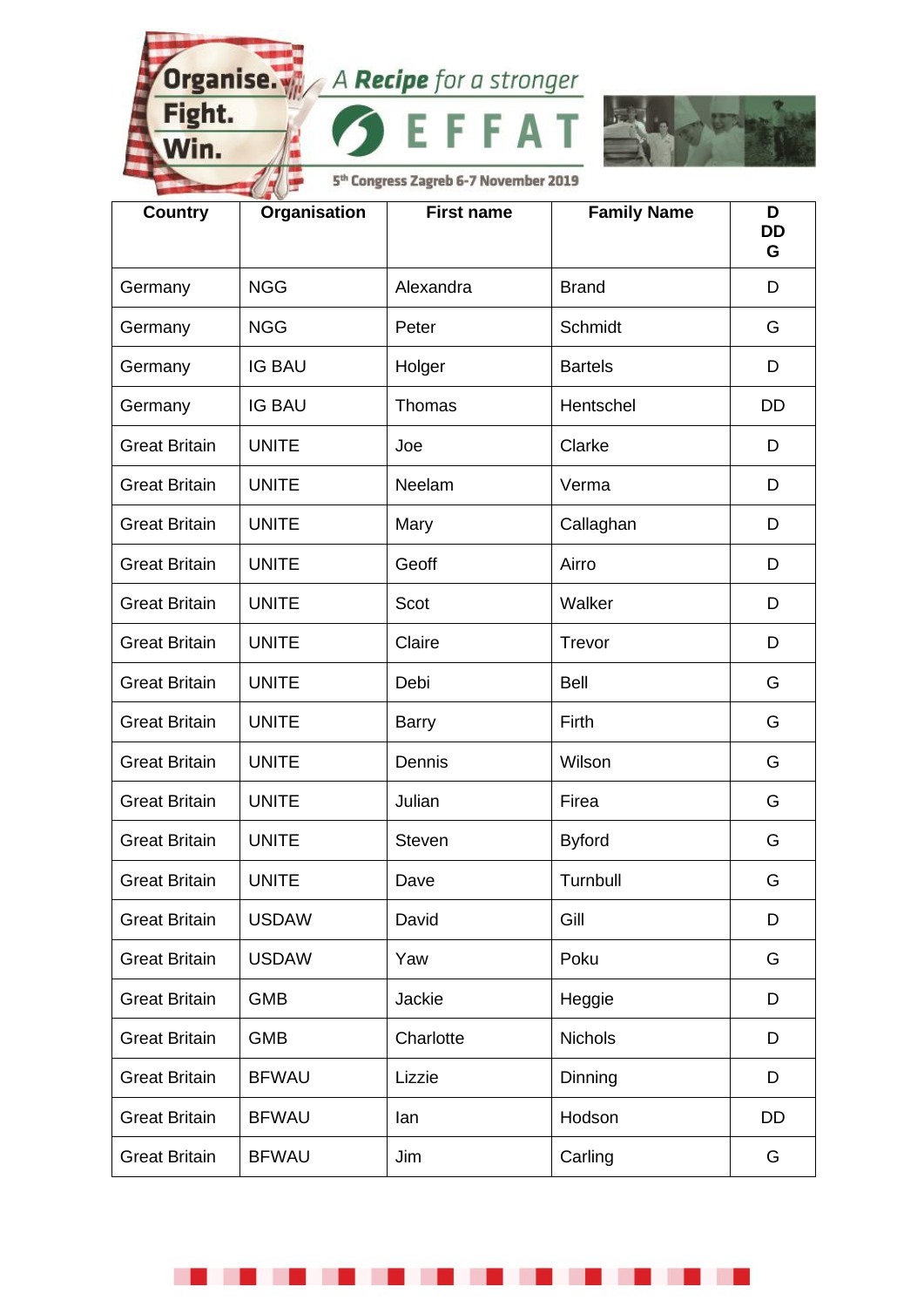A

I

Fight.

Win.

. .

. .



| <b>Country</b>       | Organisation     | <b>First name</b> | <b>Family Name</b> | D<br><b>DD</b><br>G |
|----------------------|------------------|-------------------|--------------------|---------------------|
| <b>Great Britain</b> | <b>BFWAU</b>     | Hannah            | Liddell            | G                   |
| Hungary              | <b>VISZ</b>      | Pal               | Kovacs             | D                   |
| Hungary              | <b>MEDOSZ</b>    | Piroska           | Kállay             | D                   |
| Ireland              | <b>SIPTU</b>     | Gerry             | <b>McCormack</b>   | D                   |
| Ireland              | <b>SIPTU</b>     | Teresa            | Hannick            | DD                  |
| Ireland              | <b>SIPTU</b>     | Michael           | <b>Brown</b>       | G                   |
| Iceland              | <b>NU HRCT</b>   | Kristjan          | <b>Bragason</b>    | D                   |
| Iceland              | <b>SGS</b>       | Flosi             | Eiríksson          | <b>DD</b>           |
| Iceland              | <b>SGS</b>       | Björn             | Snæbjörnsson       | DD                  |
| Iceland              | <b>MATVIS</b>    | <b>Porsteinn</b>  | Gunnarsson         | D                   |
| Italy                | <b>UILTUCS</b>   | Emilio            | Fargnoli           | D                   |
| Italy                | <b>FIST CISL</b> | Pierangelo        | Raineri            | D                   |
| Italy                | <b>FIST CISL</b> | Mauriza           | <b>Rizzo</b>       | D                   |
| Italy                | <b>FIST CISL</b> | Mattia            | Pirulli            | <b>DD</b>           |
| Italy                | <b>FIST CISL</b> | Elena Maria       | Vanelli            | <b>DD</b>           |
| Italy                | <b>FIST CISL</b> | Fulvia            | Silverstroni       | G                   |
| Italy                | <b>FIST CISL</b> | Piero             | Casali             | G                   |
| Italy                | <b>FIST CISL</b> | Luca              | <b>Barilla</b>     | G                   |
| Italy                | <b>FIST CISL</b> | Antonio           | Arcadio            | G                   |
| Italy                | <b>FIST-CISL</b> | Davide            | Guarini            | G                   |
| Italy                | <b>FIST CISL</b> | Fabrizio          | Ferrari            | G                   |
| Italy                | <b>FIST CISL</b> | Dario             | Campeotto          | G                   |
| Italy                | <b>FIST CISL</b> | Salvatore         | Carofratello       | G                   |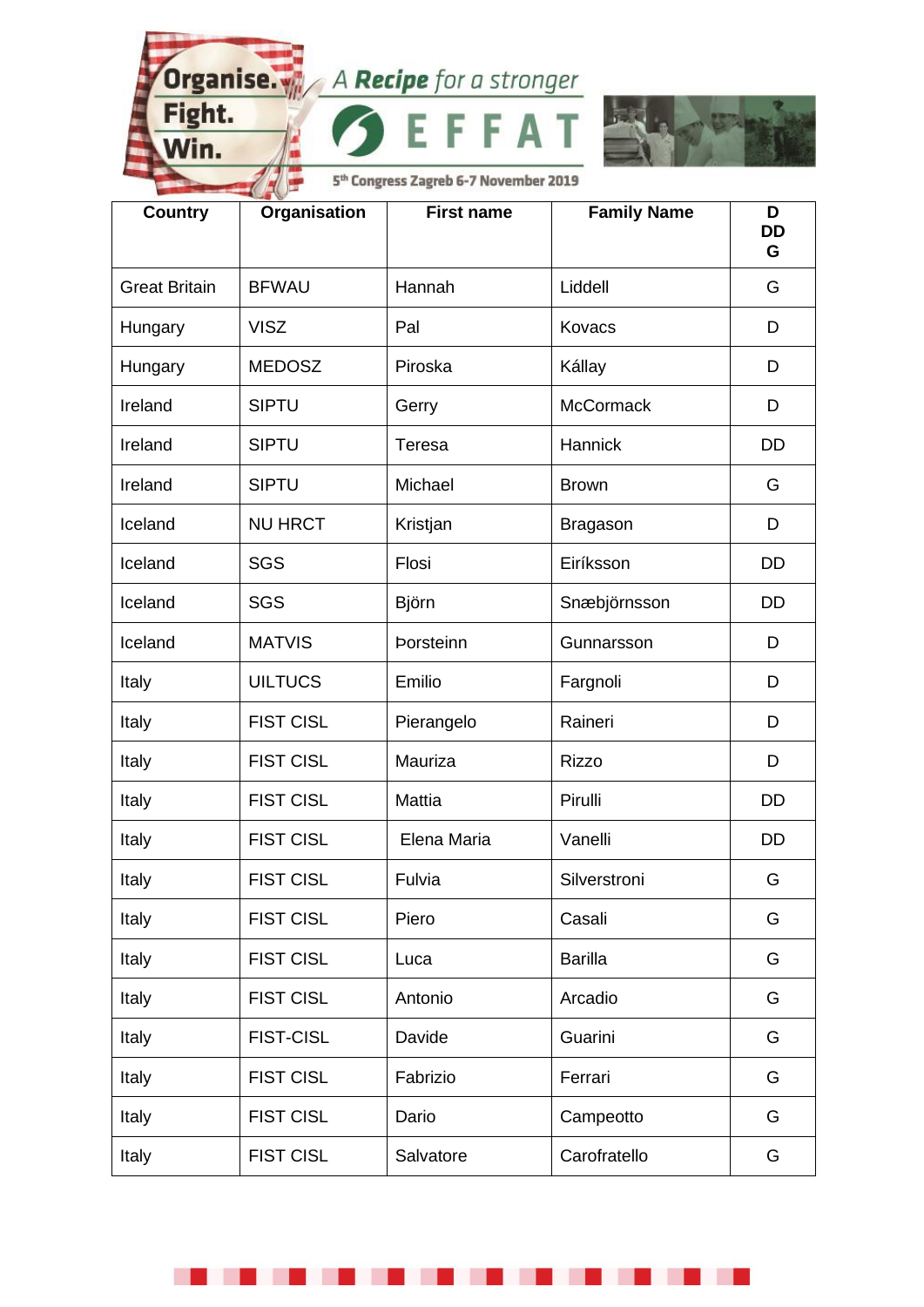Fight.

Nin.

. .

. .



5<sup>th</sup> Congress Zagreb 6-7 November 2019

A

| <b>Country</b> | Organisation                     | <b>First name</b> | <b>Family Name</b>  | D<br><b>DD</b><br>G |
|----------------|----------------------------------|-------------------|---------------------|---------------------|
| Italy          | <b>ALPAA</b>                     | Luigi             | Rotella             | D                   |
| Italy          | <b>ALPAA</b>                     | Raffaella         | Casciello           | G                   |
| Italy          | <b>ALPAA</b>                     | Gianluca          | Torelli             | G                   |
| Italy          | <b>FILCAMS-CGIL</b>              | Luca              | De Zolt             | D                   |
| Italy          | <b>FILCAMS-CGIL</b>              | Francesca         | Grassini            | D                   |
| Italy          | <b>FILCAMS-CGIL</b>              | Stefania          | Radici              | G                   |
| Italy          | <b>FILCAMS-CGIL</b>              | Gabriele          | Gugliemi            | G                   |
| Italy          | <b>FAI-CISL</b>                  | Onofrio           | Rota                | D                   |
| Italy          | <b>FAI-CISL</b>                  | Ermanno           | <b>Bonaldo</b>      | G                   |
| Italy          | <b>FAI-CISL</b>                  | Raffaela          | Buonaguro           | G                   |
| Italy          | <b>FAI-CISL</b>                  | Mohamed           | Saady               | G                   |
| Italy          | <b>FAI-CISL</b>                  | Roberto           | <b>Bnaglia</b>      | G                   |
| Italy          | <b>FAI-CISL</b>                  | Rossano           | Colagrossi          | G                   |
| Italy          | <b>FAI-CISL</b>                  | Susanna           | Norbiato            | G                   |
| Italy          | <b>FAI-CISL</b>                  | Claudio           | <b>Risso</b>        | G                   |
| Italy          | <b>FAI-CISL</b>                  | Alberto           | <b>Kulberg Taub</b> | G                   |
| Italy          | <b>FAI-CISL-</b><br><b>PESCA</b> | Silvano           | Giangiacomi         | D                   |
| Italy          | <b>FLAI-CGIL</b>                 | Hajer             | Belhaj              | D                   |
| Italy          | <b>FLAI-CGIL</b>                 | Giovanni          | Mininni             | D                   |
| Italy          | <b>FLAI-CGIL</b>                 | Pietro            | Ruffolo             | D                   |
| Italy          | <b>FLAI-CGII</b>                 | Anna              | Lepore              | D                   |
| Italy          | <b>FLAI-CGIL</b>                 | Silvia            | Cicerchia           | G                   |
| Italy          | <b>FLAI-CGIL</b>                 | Cecilia           | Salimbeni           | G                   |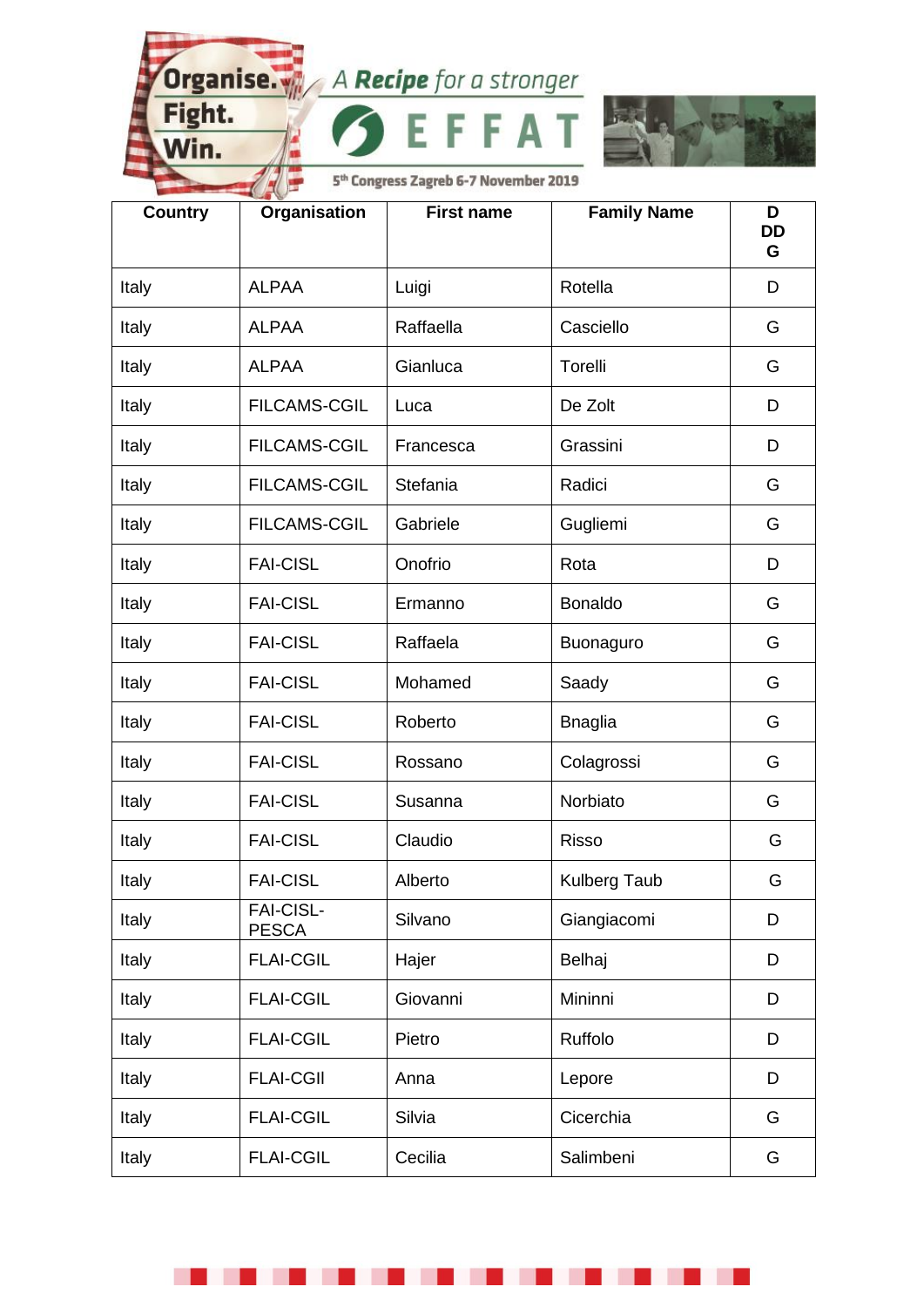A

I

Fight.

Win.

n.

a kara



| <b>Country</b>            | Organisation                   | <b>First name</b> | <b>Family Name</b> | D<br><b>DD</b><br>G |
|---------------------------|--------------------------------|-------------------|--------------------|---------------------|
| Italy                     | <b>UILA</b>                    | Fabrizio          | De Pascale         | D                   |
| Italy                     | <b>UILA</b>                    | Vanna             | Paffi              | D                   |
| Italy                     | <b>CONFEDERDIA</b>             | Loredana          | Pesoli             | D                   |
| Kosovo                    | <b>ITUFAWIEH</b>               | Fatime            | Hasani             | D                   |
| Kosovo                    | <b>ITUFAWIEH</b>               | Hasan             | Ukaj               | DD                  |
| Lithuania                 | <b>LMP</b>                     | Raimondas         | Tomosauskas        | D                   |
| Lithuania                 | <b>LMP</b>                     | Paulius           | Padrostis          | <b>DD</b>           |
| <b>North</b><br>Macedonia | <b>AGRO</b><br><b>SINDIKAT</b> | Zhivko            | Danevski           | D                   |
| <b>North</b><br>Macedonia | <b>SUTKOZ</b>                  | Darko             | <b>Dimovski</b>    | D                   |
| Malta                     | <b>GWU</b>                     | Jason             | Deguara            | D                   |
| Montenegro                | TU of Tourism<br>and Catering  | Radomir           | <b>Milic</b>       | D                   |
| Montenegro                | TU of Tourism<br>and Catering  | Ana               | Slijepcevic        | <b>DD</b>           |
| Montenegro                | TU of Agri,<br>Food, Tobacco   | Veljko            | <b>Baosic</b>      | D                   |
| Montenegro                | TU of Agri,<br>Food, Tobacco   | <b>Stanko</b>     | Rajovic            | <b>DD</b>           |
| Netherlands               | <b>FNV</b>                     | Patrick           | <b>Meerts</b>      | D                   |
| <b>Netherlands</b>        | <b>FNV</b>                     | Corry             | Van Velzen         | D                   |
| Netherlands               | <b>FNV</b>                     | Jos               | <b>Hendriks</b>    | D                   |
| <b>Netherlands</b>        | <b>FNV</b>                     | Milly             | Hörning            | D                   |
| Netherlands               | <b>MDW FNV</b>                 | Herrie            | Hoogenboom         | DD                  |
| Netherlands               | <b>MDW FNV</b>                 | Malu              | Villanueva         | D                   |
| Norway                    | <b>NNN</b>                     | Erik              | Hagen              | D                   |
| Norway                    | <b>NNN</b>                     | Masja             | Krogh              | D                   |
| Norway                    | <b>NNN</b>                     | Anne Berit Aker   | Hansen             | D                   |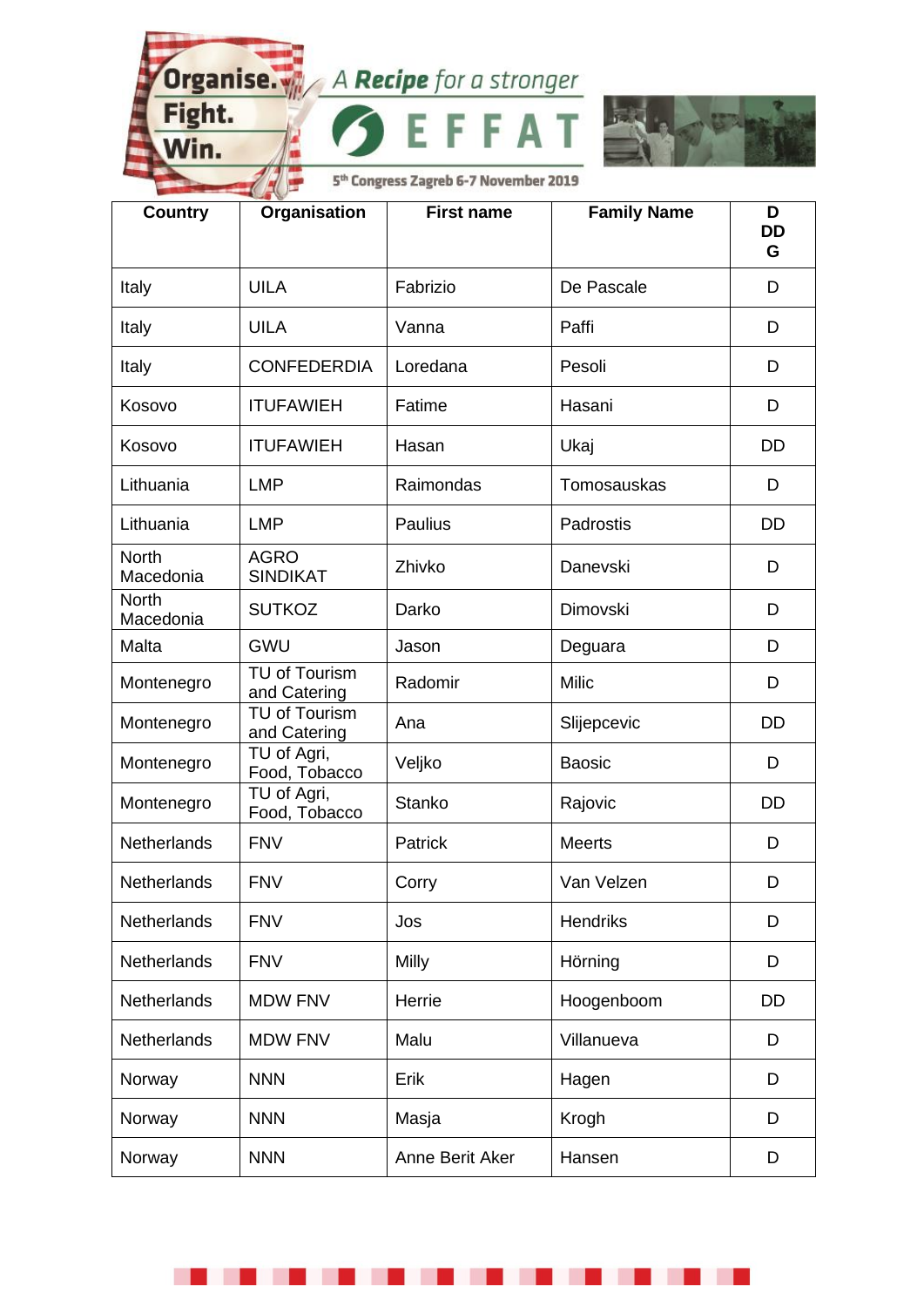A

I

Fight.

Win.

. .

. .



| <b>Country</b> | Organisation                        | <b>First name</b>   | <b>Family Name</b> | D<br><b>DD</b><br>G |
|----------------|-------------------------------------|---------------------|--------------------|---------------------|
| Norway         | <b>NNN</b>                          | Terje               | <b>Utstrand</b>    | D                   |
| Norway         | <b>NNN</b>                          | <b>Bjørn Tore</b>   | Kyllo              | DD                  |
| Norway         | <b>NNN</b>                          | Jarle               | Wilhelmsen         | DD                  |
| Norway         | <b>NNN</b>                          | Ingunn              | Ekremsæter         | <b>DD</b>           |
| Norway         | <b>FELLESFORBU</b><br><b>NDET</b>   | Clas                | Delp               | D                   |
| Norway         | <b>FELLESFORBU</b><br><b>NDET</b>   | Kine                | Asper              | <b>DD</b>           |
| Norway         | <b>FELLESFORBU</b><br><b>NDET</b>   | <b>Jens Petter</b>  | Hagen              | G                   |
| Poland         | <b>NSZZ Food</b>                    | Zbigniew            | Sikorski           | D                   |
| Poland         | <b>NSZZ Food</b>                    | Przemyslaw          | Pytel              | G                   |
| Poland         | <b>ZZPR</b>                         | Grzegorz            | Wysocki            | D                   |
| Poland         | <b>ZZPR</b>                         | Julia               | Jusińska           | G                   |
| Romania        | <b>SINDALIMENTA</b>                 | Dragos              | Fromusu            | D                   |
| Romania        | <b>SINDALIMENTA</b>                 | Claudiu             | <b>Stoica</b>      | G                   |
| Romania        | <b>SINDALIMENTA</b>                 | Cristian            | Toma               | G                   |
| Romania        | <b>SINDALIMENTA</b>                 | Doru                | Cicortas           | G                   |
| Romania        | <b>CERES</b>                        | Daniel              | Neagoe             | D                   |
| Romania        | <b>CERES</b>                        | Constantin-Cristian | Alexe              | G                   |
| Romania        | <b>CERES</b>                        | <b>Stefan</b>       | Contras            | G                   |
| Romania        | <b>TERRA</b>                        | Tudor               | Dorobantu          | D                   |
| Serbia         | <b>GS PUT</b><br><b>NEZAVISNOST</b> | Dejan               | Titović            | D                   |
| Serbia         | <b>SS PPDIV</b>                     | Miodrag             | <b>Bradonjic</b>   | D                   |
| Serbia         | <b>SS PPDIV</b>                     | Dragan              | Zarubica           | <b>DD</b>           |
| Slovakia       | <b>OZPSR</b>                        | Magdaléna           | Mellenová          | D                   |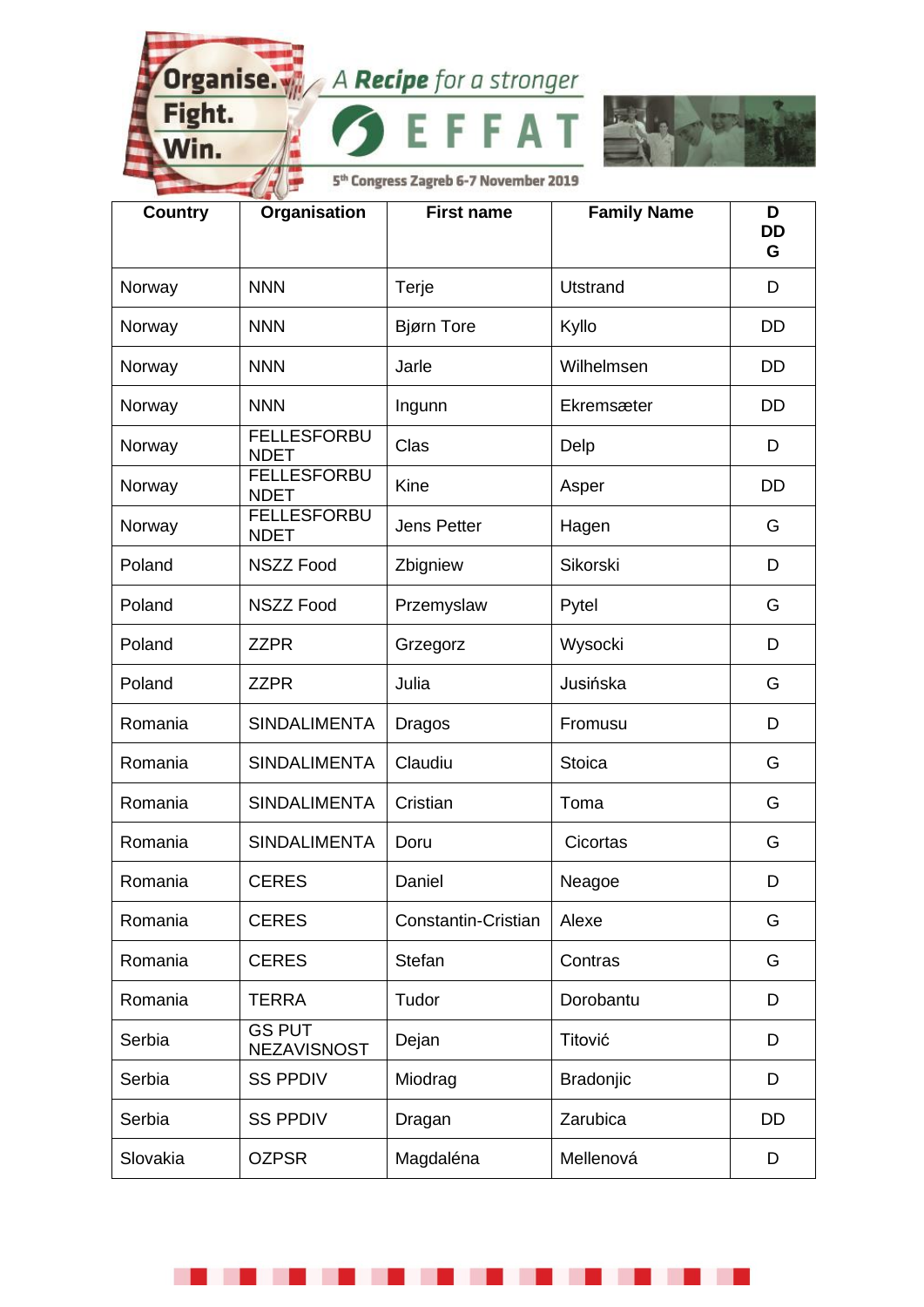Α

I

Fight.

Nin.

ш . . . .



| <b>Country</b> | Organisation          | <b>First name</b>     | <b>Family Name</b>    | D<br><b>DD</b><br>G |
|----------------|-----------------------|-----------------------|-----------------------|---------------------|
| Slovakia       | <b>OZPP</b>           | Jana                  | Žitňáková             | D                   |
| Slovakia       | <b>OZPP</b>           | Lubica                | Šimorová              | <b>DD</b>           |
| Slovenia       | <b>SGITS</b>          | <b>Breda</b>          | Črnčec                | D                   |
| Slovenia       | <b>SGITS</b>          | Kristijan             | Lashaher              | G                   |
| Slovenia       | <b>SGITS</b>          | Karmen                | Leban                 | <b>DD</b>           |
| Slovenia       | <b>SGITS</b>          | Irena                 | Valenti               | G                   |
| Slovenia       | KZI                   | <b>Boris</b>          | Frajnkovič            | D                   |
| Slovenia       | KZI                   | Irina                 | Zgonec Rožej          | DD                  |
| Spain          | <b>ELA-STV</b>        | Ane Miren             | Zelaia                | D                   |
| Spain          | <b>UGT-FICA</b>       | Emilio                | Terrón                | D                   |
| Spain          | <b>UGT-FICA</b>       | Laura                 | Méndez                | D                   |
| Spain          | <b>UGT-FICA</b>       | Sebastián             | Serena                | G                   |
| Spain          | <b>UGT-FICA</b>       | Yovana                | Sancho                | G                   |
| Spain          | <b>SMC UGT</b>        | M Carmen              | Donate                | D                   |
| Spain          | <b>SMC UGT</b>        | Omar                  | Rodriguez             | D                   |
| Spain          | <b>CCOO Servicios</b> | Pilar                 | Rato                  | D                   |
| Spain          | <b>CCOO Servicios</b> | José                  | <b>Maria Martinez</b> | DD                  |
| Spain          | <b>CCOO Servicios</b> | Ana                   | Martel                | G                   |
| Spain          | CCOO Industria        | Juan                  | <b>Blanco</b>         | D                   |
| Spain          | CCOO Industria        | <b>Monica Dolores</b> | Vega Fariña           | D                   |
| Spain          | CCOO Industria        | Margot                | <b>Sastre Albis</b>   | D                   |
| Spain          | <b>CCOO INdustria</b> | Agustín               | Martín Martínez       | D                   |
| Sweden         | <b>LIVS</b>           | Stefan                | Hortlund              | D                   |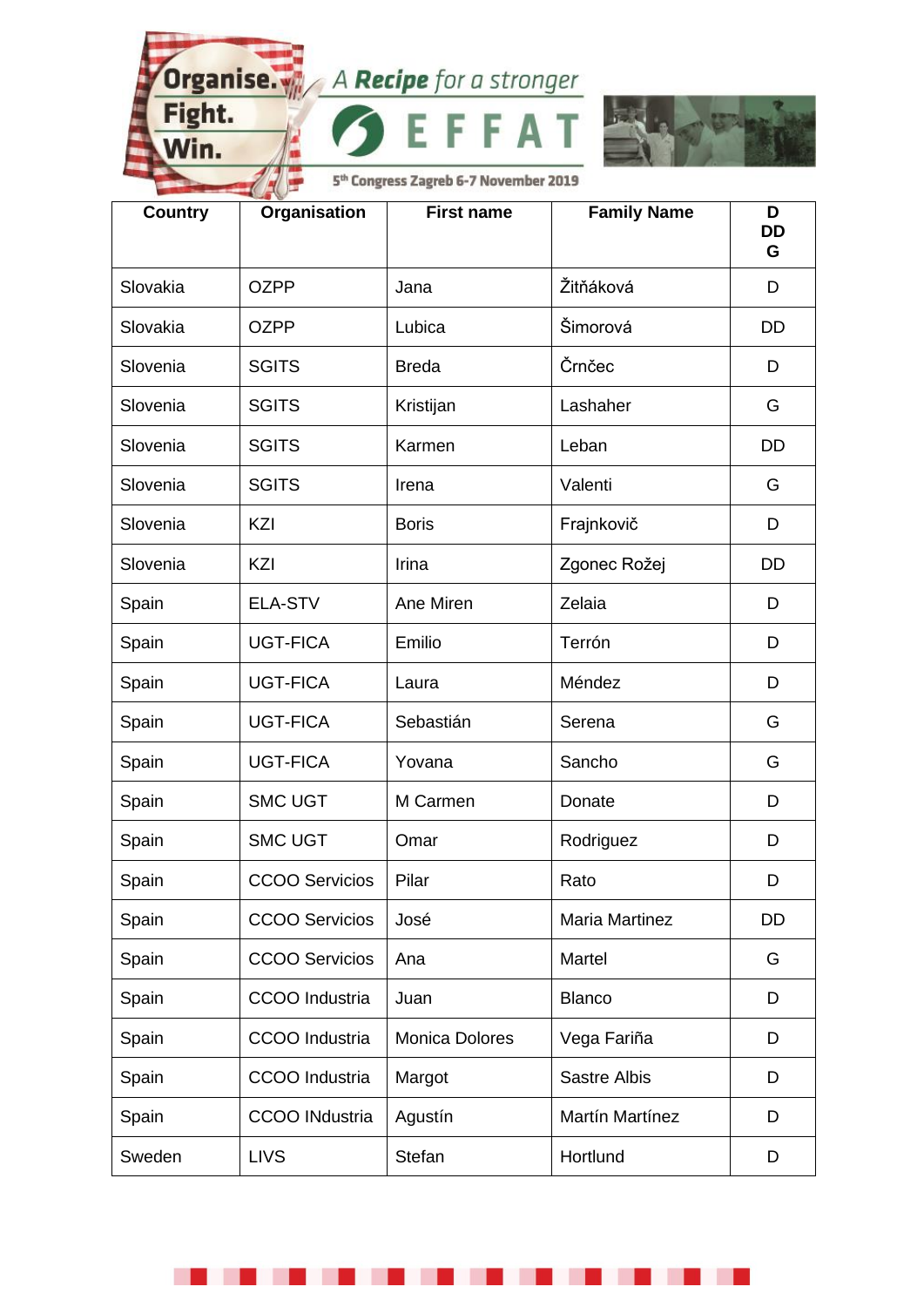A

I

Fight.

Nin.

. .

. .



| <b>Country</b> | Organisation        | <b>First name</b> | <b>Family Name</b>        | D<br><b>DD</b><br>G |
|----------------|---------------------|-------------------|---------------------------|---------------------|
| Sweden         | <b>LIVS</b>         | Solweig           | Larsson                   | D                   |
| Sweden         | <b>LIVS</b>         | Eva               | Guovelin                  | D                   |
| Sweden         | <b>LIVS</b>         | Jolan             | Wennberg                  | D                   |
| Sweden         | <b>LIVS</b>         | Maria             | Karlsson                  | <b>DD</b>           |
| Sweden         | <b>LIVS</b>         | Ken               | Clignéz                   | <b>DD</b>           |
| Sweden         | <b>HRF</b>          | Malin             | Ackholt                   | D                   |
| Sweden         | <b>HRF</b>          | Jaqueline         | Lenander                  | D                   |
| Sweden         | <b>HRF</b>          | Pim               | Van Dorpel                | D                   |
| Sweden         | <b>HRF</b>          | <b>Mathias</b>    | <b>Westbrand Emilsson</b> | D                   |
| Sweden         | <b>HRF</b>          | Peggy             | Nyholm                    | G                   |
| Sweden         | Kommunal SKF        | Anja              | Westberg                  | D                   |
| Sweden         | <b>Kommunal SKF</b> | Jorgen            | Gustavsson                | D                   |
| Sweden         | Kommunal SKF        | Anders            | Jonsson                   | DD                  |
| Turkey         | <b>OZ-GIDA IS</b>   | Aybüke Bengü      | Özmutaf                   | D                   |
| Turkey         | <b>OZ-GIDA IS</b>   | Eda               | Güner                     | DD                  |
| Turkey         | <b>OZ-GIDA IS</b>   | Halil             | Çukutli                   | G                   |
| Turkey         | <b>OZ-GIDA IS</b>   | Mehmet            | Şahin                     | D                   |
| Turkey         | <b>OZ-GIDA IS</b>   | Onur              | Sayilan                   | G                   |
| Turkey         | <b>TARIM-IS</b>     | Ilhami            | Polat                     | D                   |
| Turkey         | <b>TARIM-IS</b>     | Hüseyin           | Anapali                   | DD                  |
| Turkey         | <b>TEKGIDA IS</b>   | Kemal             | Kose                      | D                   |
| Turkey         | <b>TEKGIDA IS</b>   | Ibrahim           | Oren                      | DD                  |
| Turkey         | <b>TEKGIDA IS</b>   | Mehmet Yaşar      | Yıldız                    | G                   |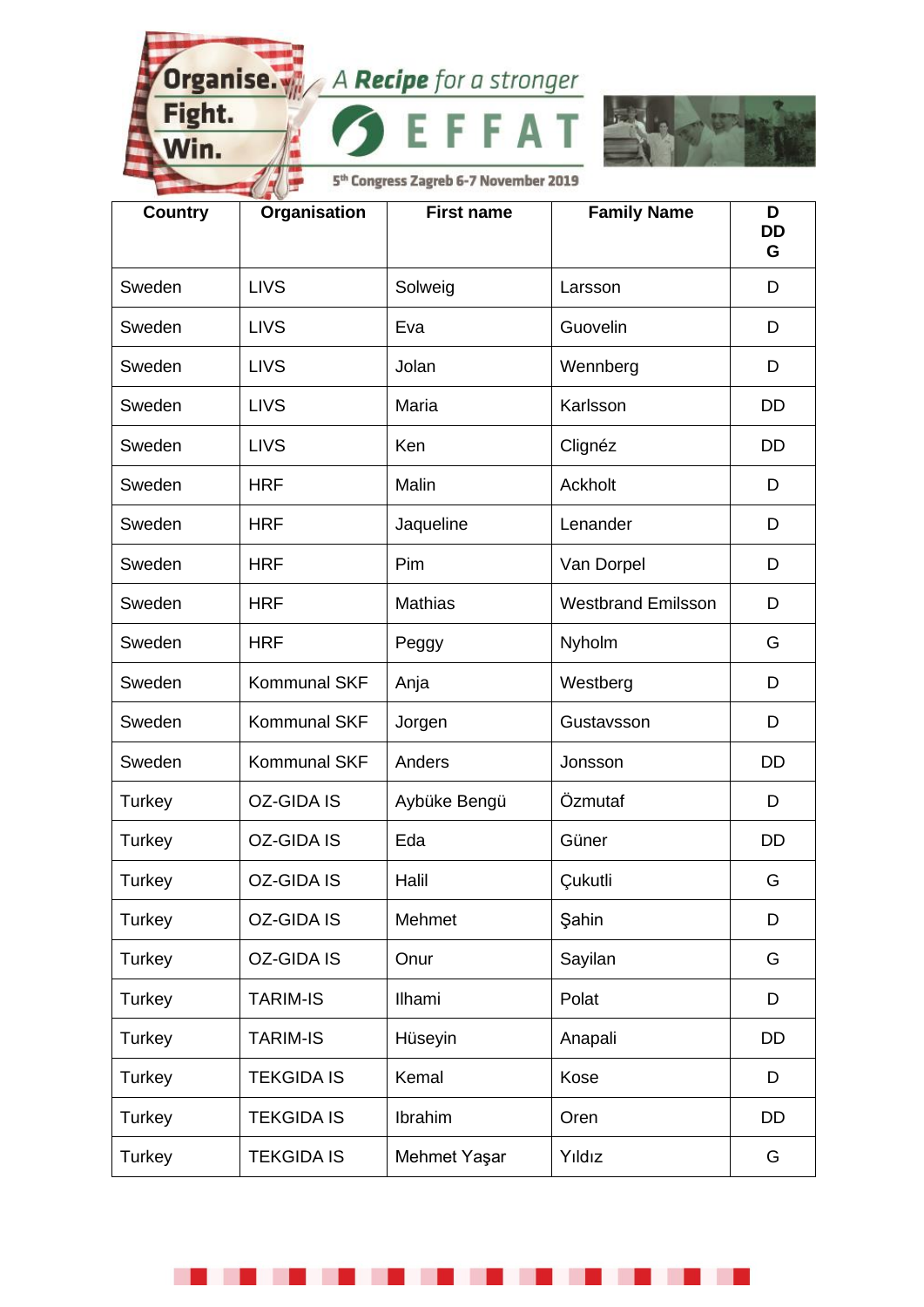Fight.

Win.

. .

. .



5<sup>th</sup> Congress Zagreb 6-7 November 2019

A

| <b>Country</b> | Organisation                                       | <b>First name</b> | <b>Family Name</b> | D<br><b>DD</b><br>G |
|----------------|----------------------------------------------------|-------------------|--------------------|---------------------|
| Turkey         | <b>TOLEYIS</b>                                     | Cemail            | <b>Bakindi</b>     | D                   |
| Turkey         | <b>TOLEYIS</b>                                     | Yusuf             | Kutlu              | G                   |
| Turkey         | <b>TOLEYIS</b>                                     | Metin             | Sav                | G                   |
| Turkey         | <b>SEKER-IS</b>                                    | Fevzi             | Şengül             | D                   |
| Turkey         | <b>SEKER-IS</b>                                    | Süleyman          | Yazır              | DD                  |
| Turkey         | <b>DEV TURIM IS</b>                                | Mustafa Saffet    | Yahyaoglu          | D                   |
| Turkey         | <b>DEV TURIM IS</b>                                | Mustafa           | Güler              | G                   |
| Turkey         | Interpreter                                        | Sabina            | Fučić              | G                   |
| <b>SPEAKER</b> | Institut für<br>Soziologi (UNI<br>JENA)            | Klaus             | Dörre              | G                   |
| <b>SPEAKER</b> | European<br>Parliament                             | Evelyn            | Regner             | G                   |
| <b>GUEST</b>   | <b>UILA-UIL</b>                                    | Enrico            | Tonghini           | G                   |
| <b>GUEST</b>   | <b>CEFS</b>                                        | Marie-Christine   | Ribera             | G                   |
| <b>GUEST</b>   | <b>EESC</b>                                        | Martin            | Siecker            | G                   |
| <b>GUEST</b>   | <b>FCE CFDT</b>                                    | <b>Bruno</b>      | Vannoni            | G                   |
| <b>GUEST</b>   |                                                    | Peter             | Scherrer           | G                   |
| <b>GUEST</b>   | <b>FNV</b>                                         | Paul              | Andela             | G                   |
| <b>GUEST</b>   | <b>FNV</b>                                         | <b>Dick</b>       | Degraaf            | G                   |
| <b>GUEST</b>   | <b>FES</b>                                         | <b>Matthias</b>   | Weber              | G                   |
| <b>GUEST</b>   | <b>FES</b>                                         | Marc              | Meinardus          | G                   |
| <b>GUEST</b>   |                                                    | Mato              | Lalic              | G                   |
| <b>GUEST</b>   | The Swedish<br><b>Trade Union</b><br>Confederation | <b>Therese</b>    | Gouvelin           | G                   |
| <b>GUEST</b>   | <b>ETUC</b>                                        | Luca              | Visentini          | G                   |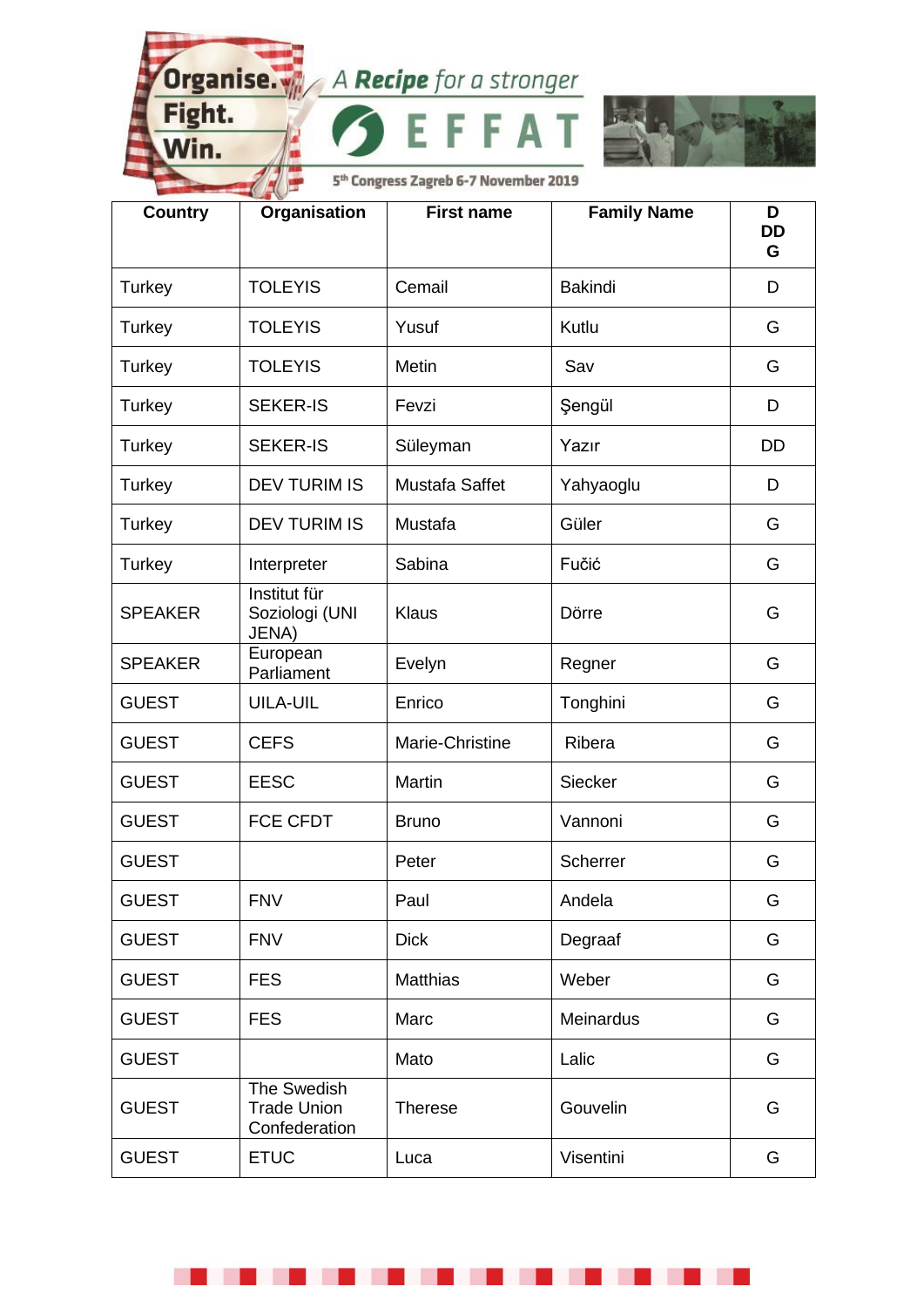A

I

Fight.

Win.

. .

. .



| <b>Country</b> | Organisation                                        | <b>First name</b> | <b>Family Name</b> | D<br><b>DD</b><br>G |
|----------------|-----------------------------------------------------|-------------------|--------------------|---------------------|
| <b>GUEST</b>   | <b>IUF</b>                                          | Oswald            | Ron                | G                   |
| <b>SPEAKER</b> | <b>IUF</b>                                          | Sue               | Longley            | G                   |
| <b>GUEST</b>   | Food and<br>agriculture<br>employers'<br>federation | Maja              | Lalic              | G                   |
| <b>GUEST</b>   | <b>SEIU</b>                                         | <b>Nicholas</b>   | Allen              | G                   |
| <b>GUEST</b>   | <b>Speaker UNITE</b>                                | Marie Jeanne      | Kombo              | G                   |
| <b>GUEST</b>   | Wiego                                               | Karin             | Pape               | G                   |
| <b>GUEST</b>   | <b>SYNDEX</b>                                       | Stéphane          | Portet             | G                   |
| <b>GUEST</b>   | <b>SYNDEX</b>                                       | Fabrice           | Warneck            | G                   |
| <b>GUEST</b>   | <b>ETUI</b>                                         | Mariya            | Nikolova           | G                   |
| <b>GUEST</b>   | <b>PPDIV</b>                                        | Marica            | Vidaković          | G                   |
| <b>GUEST</b>   | <b>PPDIV</b>                                        | Ksenija           | Horvat             | G                   |
| <b>GUEST</b>   | <b>PPDIV</b>                                        | <b>Ivica</b>      | Blažević           | G                   |
| <b>GUEST</b>   | <b>PPDIV</b>                                        | Jasmin            | Kunjko             | G                   |
| <b>GUEST</b>   | <b>PPDIV</b>                                        | Stjepan           | Leboš              | G                   |
| <b>GUEST</b>   | <b>PPDIV</b>                                        | Vedrana           | Kovačić Mihalinac  | G                   |
| <b>GUEST</b>   | <b>IDWFED</b>                                       | Elizabeth         | Tang               | G                   |
| <b>GUEST</b>   | <b>IMECE</b><br>(interpreter)                       | Minire            | İnal               | G                   |
| <b>GUEST</b>   | <b>IMECE</b>                                        | Sinem             | Atakul             | G                   |
| <b>GUEST</b>   | Diversiassociati                                    | Raffaele          | Mariotti           | G                   |
| <b>GUEST</b>   | Diversiassociati                                    | Francesco         | Fanti              | G                   |
| <b>GUEST</b>   | Photographer                                        | Andy              | <b>Michaelis</b>   | G                   |
| <b>GUEST</b>   | International<br><b>Trade Union</b>                 | Teuta             | Krilic             | G                   |